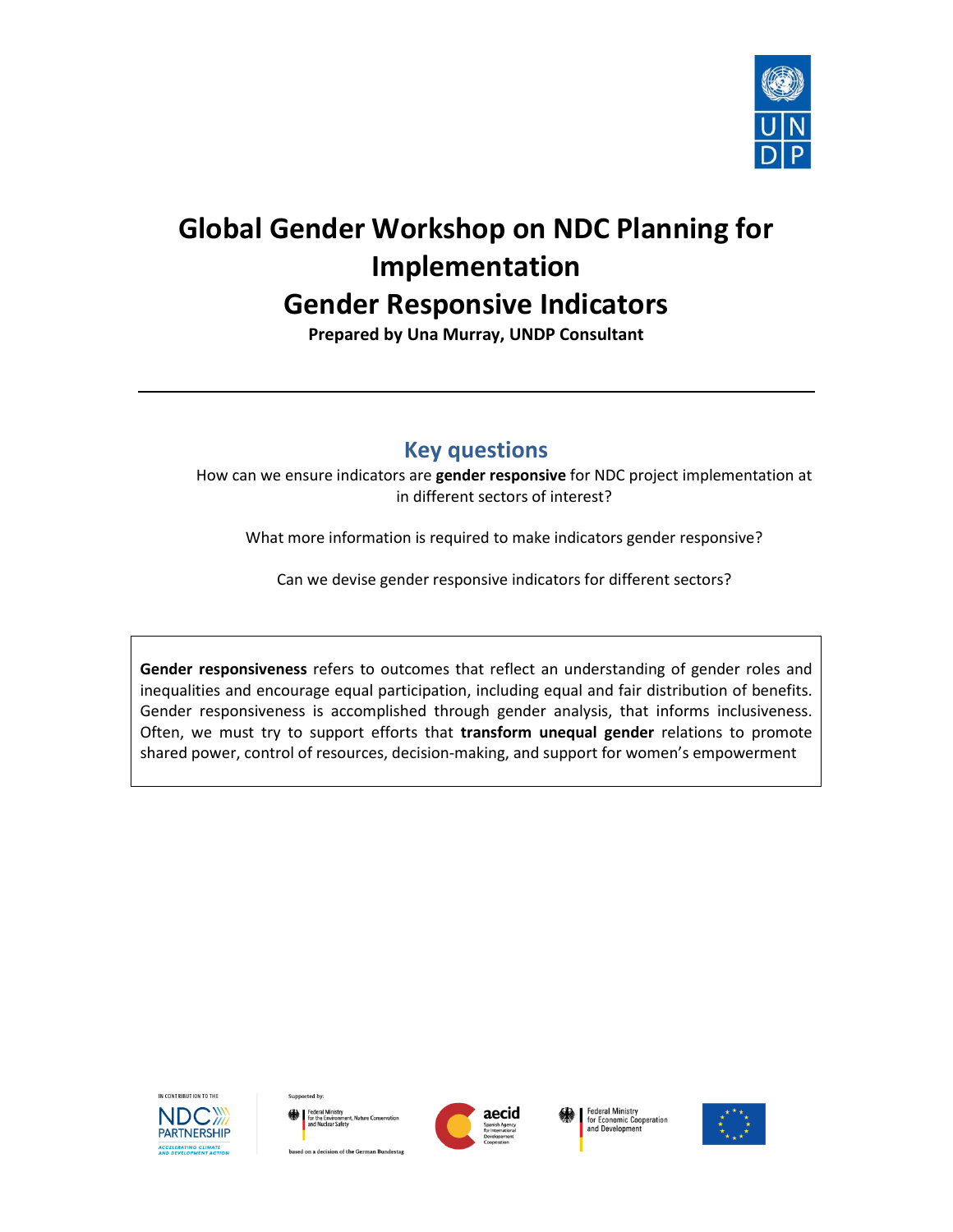

# **Part A: Indicators**

## **1. What is a gender responsive indicator?**

An indicator can be described as a pointer or a sign of change in something over time. Objectives define what we want to achieve, whereas indicators demonstrate results. An indicator is a:

- Fact
- Figure
- Judgment
- Feeling or perception That allows us to measure a change in a situation or condition or confirms progress towards achievement of a specific result.

With a **'gender indicator'** we are trying to measure the impact on men and women and the gap between women and men

With a **'gender responsive'** indicator we are trying to reflect an understanding of gender roles and inequalities and encourage equal participation, including equal and fair distribution of benefits. An indicator describes progress in a sector in measurable terms. However, a **gender responsive indicator** firstly requires that activities are designed to reflect an understanding of inequalities and gender roles, before it can measure equal and fair distribution of benefits.

# **2. Gender responsive indicators require well thought out activities**

We need to consider how to design activities for sectoral actions in climate initiatives, that encourage equal participation, and fair distribution of benefits. When designing activities for a project in a particular sector, we should also consider:

- Is this activity the most appropriate and effective activity for achieving an improvement in gender equality in line with the focus of climate action for the sector?
- Will the activity result in the gap between women and men in the sector decreasing in terms of access, income, labour or power?
- Whilst continuing to address climate change in the sector of focus, could the initiative do more to benefit different disadvantaged groups in the sector?
- Who will be the implementing institution and partners for the activity in the sector, how gender sensitive are the implementing partners?







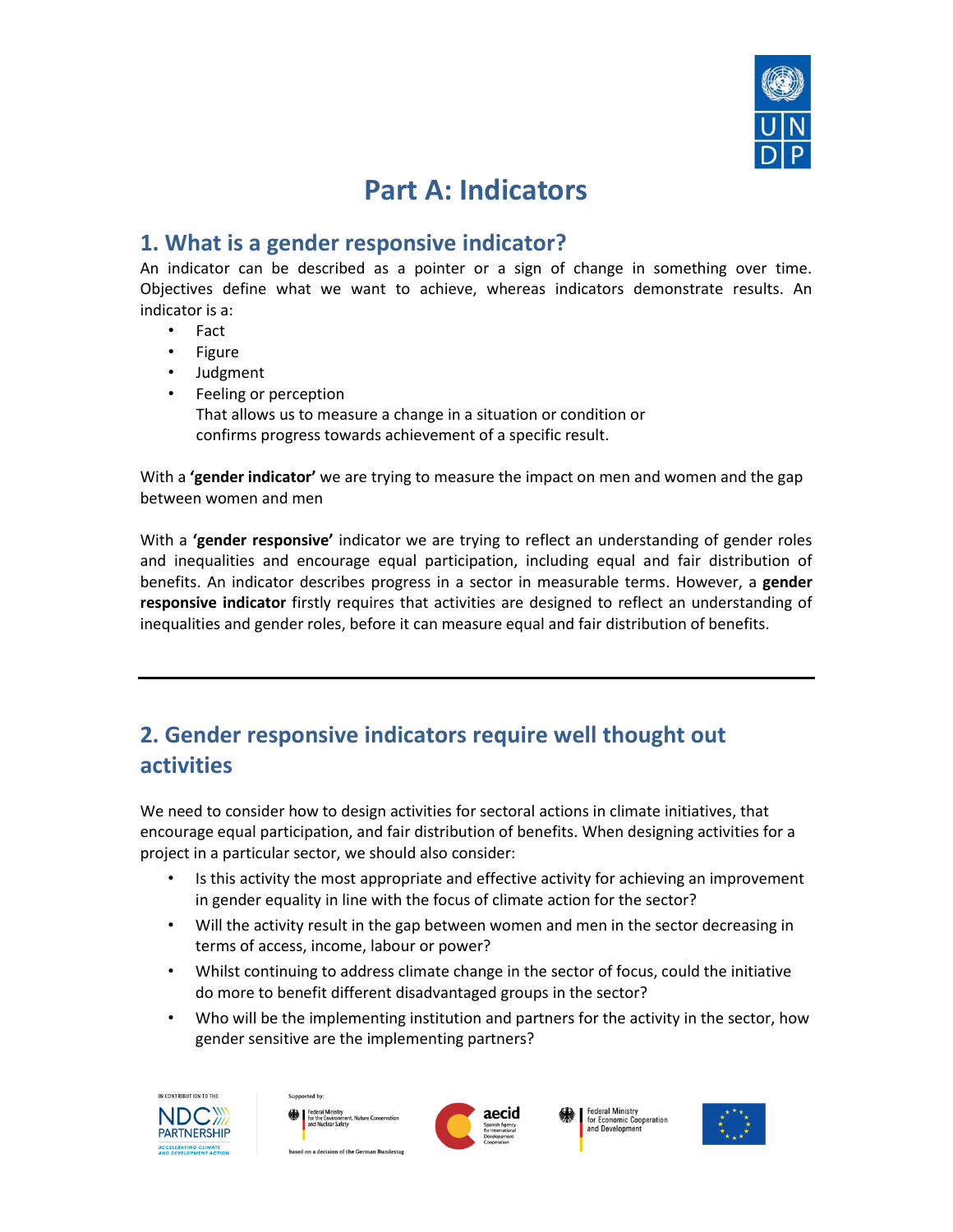

Thus, activities for a project or a programme should be informed by the results of a gender analysis for the sector. If one group is under represented, consider whether the focus should be on that group. Broadly speaking, if targets are set to reach 50% of male and 50% of females, it is unclear whether or not there are more males or females at the starting point.

# **3. Types of Indicators**

Indicators can be quantitative or qualitative. With **quantitative indicators** we are looking at the change of status of a numeric variable. Some examples:

- Changes in the proportion of adult population owning an asset (e.g. technology), by sex.
- New jobs / increase in employment in a sector by sex, compared to an earlier period.
- Numbers of men and women who participated in a particular initiative related to climate action in the sector.
- Average number of hours spent on paid and unpaid work in the sector combined (total work burden), by sex.
- Number and percentage of personnel in sectoral institutions (government departments or units) who receive training on addressing climate change and gender in the sector.
- Percentage increase take up in credit available for women to purchase technology or inputs in the sector compared to men, and compared to the percentage for women to men 5 years ago.

**Qualitative indicators** are based on descriptive information. For example, the perceptions or opinions of women and men of the impacts of having forests under community-based protection. Other examples include changes in:

- Attitudes and behaviour towards the uptake of initiative of change in the sector by sex.
- Growth in knowledge and skills on climate change in the sector, by sex.
- Self-reliance, and confidence to continue the initiative in the sector by both men and women.
- Confidence, independence or self-esteem of women and men in the sector to address climate change.
- An increase in contacts and networks in the sector compared to previously.

Quantitative and qualitative indicators can complement and cross-validate each other. Qualitative indicators tend to measure longer term changes and are more detailed. Qualitative changes can be more difficult to measure when responses are not standardized. However qualitative data provides a richness and a depth of information, even if data are more labour intensive to collect.





Sunnorted by



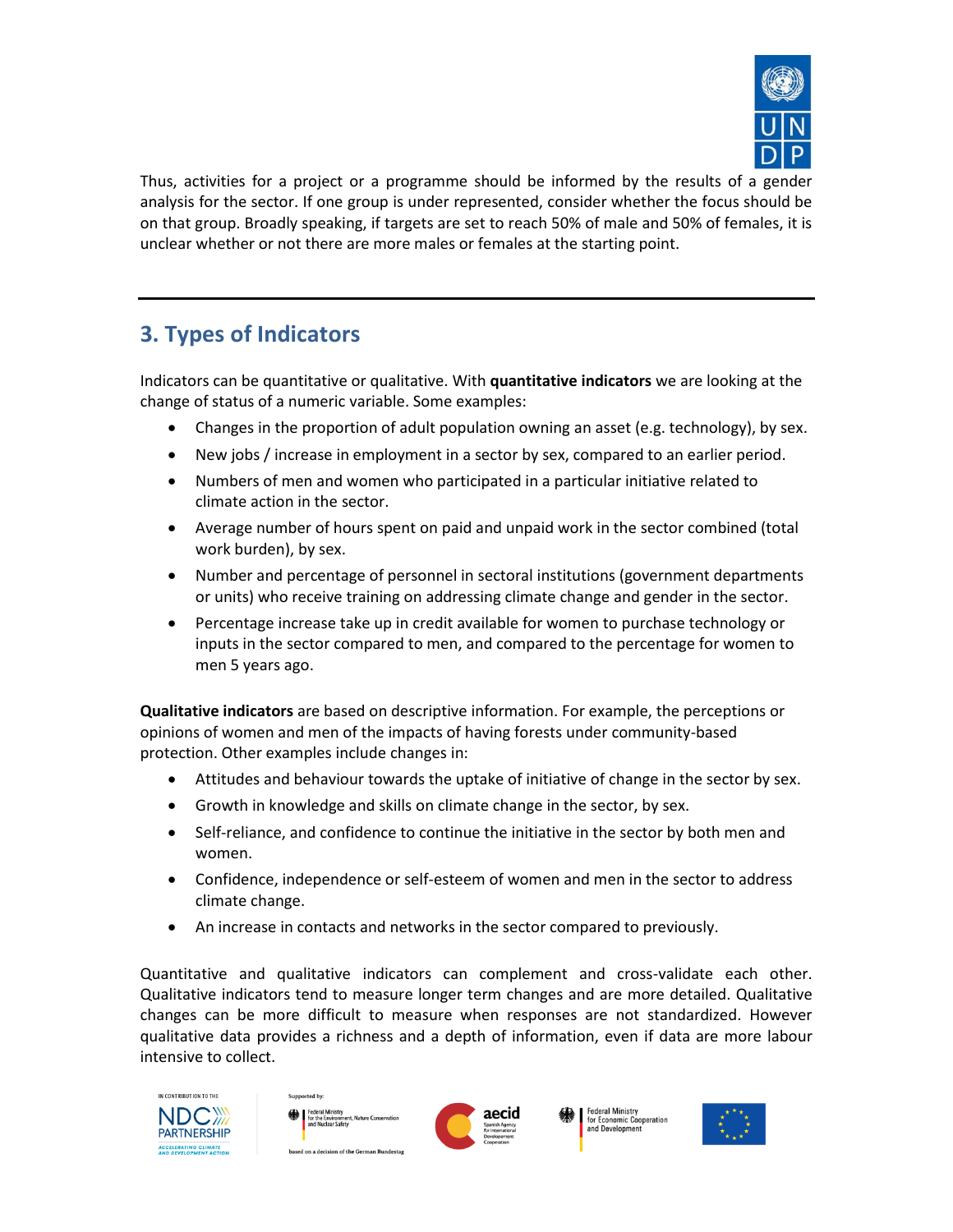

#### **Qualitative indicators can be transformed to quantitative with descriptive scales. Some examples:**

- **Transport -** The perception of both women and men on the use of public transport in municipalities could be ranked on a scale of 1-5.
- **Energy -** Increase in awareness of energy efficient stoves among rural households in xx district xx region on a scale of 1-5
- **Forestry -** The proportion of women and men who perceive that the issuing of certificates to allow reforestation in designated sites is effective could increase from 30 % to 50 % over xxx period of time.
- **Water -** The extent to which senior officials take responsibility for monitoring gender access to water in drought prone and climate change risk areas could be ranked from: completely; to a limited extent or not at all.

In projects and programmes, and for policies, different types of indicators may be required. For example, those that measure:

- Impact
- Outcome
- Output
- Input

**Impact indicators** relate to the overall goal of climate change initiative or policy. They are measured after an initiative is complete or after some time after a policy is implemented. Impact indicators could include measurement of changes in attitudes, confidence and a sense of empowerment to continue with the climate change initiatives in the sector of focus. For example, if a policy introduces a surcharge or tax on the use of plastic bags or bottles, less littering can be an impact. Impact indicators can also measure the sustainability of an initiative will it continue independently after a certain time period? Do women and men both have incentives to continue the initiative?

**Outcome indicators** relate to the overall purpose of the initiative. For example, completion rates or uptake of change or new technologies disaggregated by sex where possible.

**Output indicators** concern the more immediate results of activities (often during the implementation period). For examples ensuring the services or products the initiative is responsible for delivering, are in place and working. Outputs should be disaggregated by who they are reaching.

**Input indicators** often relate to the services and activities of the agency involved in initiating or implementing a climate change initiative. We must ensure they are providing resources, or implementing activities in a gender responsive manner. However, some staff require capacity building first, to understand gender inequalities in a sector.







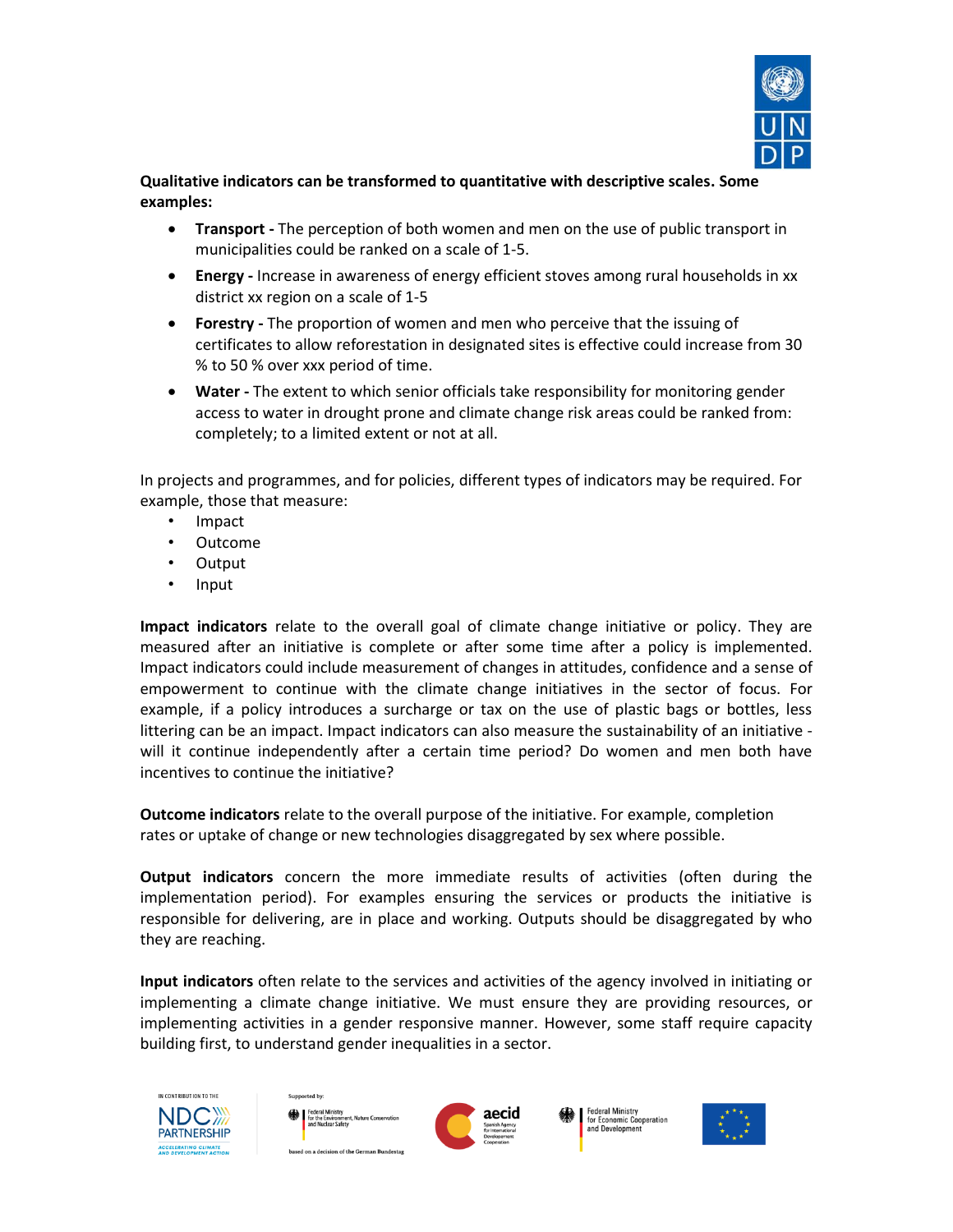

How data is collected for any type of indicator, depends on the indicator, available information and also the available data (including sex disaggregated data) in the sector. Verification sources include:

- Censuses
- Labour force surveys
- Data from household surveys
- Measurement of output and/or income by sex
- Financial records
- Attendance lists
- Administrative records
- Evaluation forms
- Focus groups
- Other.

### **4. How to develop Gender Responsive Indicators**

The following are some suggested steps to develop gender responsive indicators:

- Examine the objectives for the project or initiative to address climate change in a sector
- Are the objectives themselves gender sensitive? See 2 above.
- **■** Determine the activities to reach the objective. Consider whether these activities reach both women and men?
- Consider whether there are useful gender analysis results that could be used to inform initiatives in the sector of focus.
- Retrieve the baseline data to compare with the next achievement and check if there is already sex-disaggregated data to use.
- Identify the indicators that will tell us whether we have undertaken the activity or reached the objective of the initiative or not.
- Set a target and a time frame.
- Is the indicator SMART and Gender Responsive? Is it simple, measurable, attainable, realistic, time bound?
- Consider how indicators can be verified or proven consider if you can also use qualitative methods.







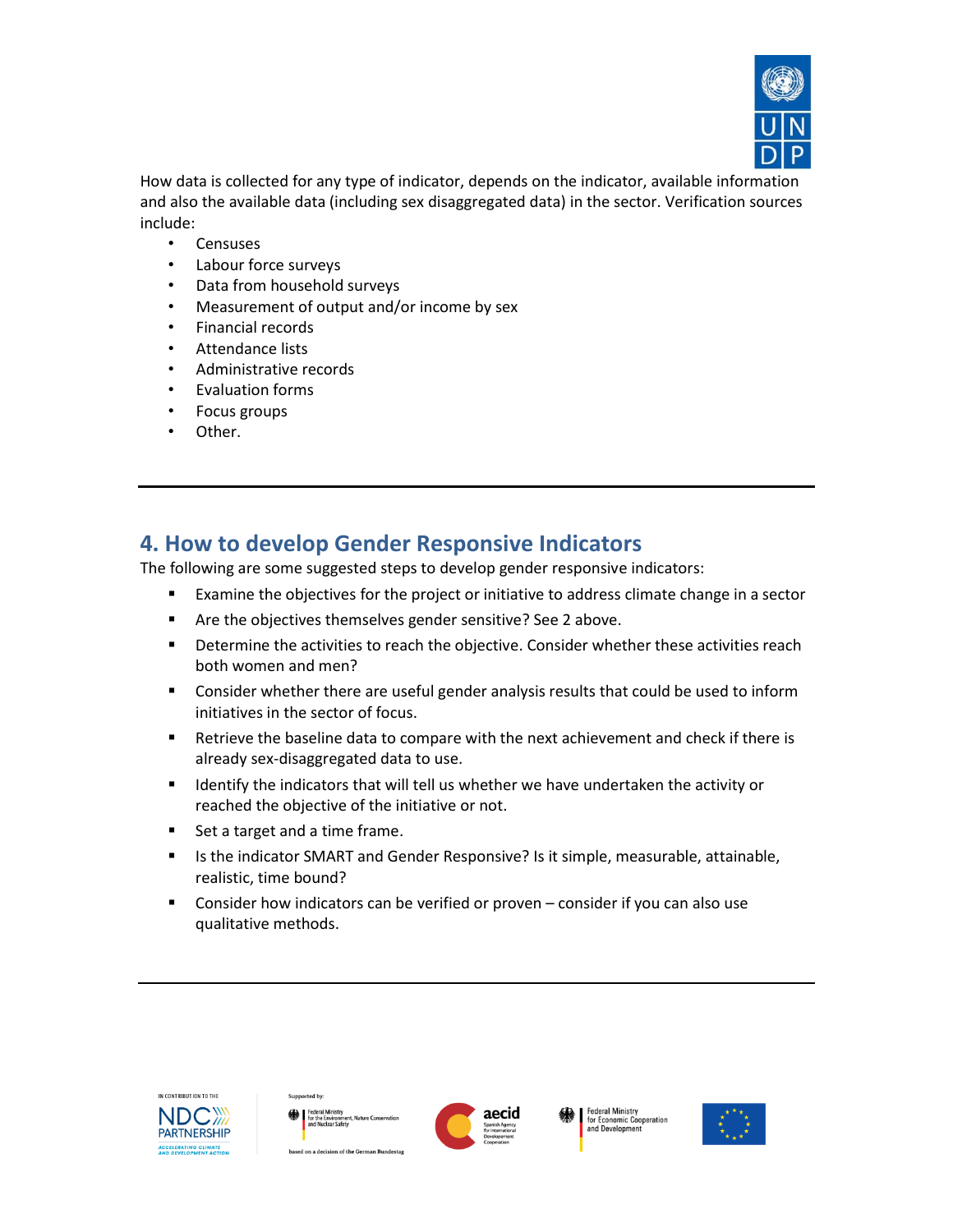

# **5. Challenges with gender responsive indicators**

The following challenges have been noted with regard to devising and developing gender responsive indicators, and with indicators more broadly:

- Limited capacity to collect sex disaggregated data.
- Sex disaggregated data may be collected, but not analysed (no budget for analysis or limited capacity to analyse).
- Feeling that gender issues are too personal and there is an urgency to tackle climate change technically rather than focus on gender issues.
- Baseline data may be inadequate and not disaggregated.
- Performance on climate change initiatives cannot be measured only in terms of specified indicators.
- Several different indicators may give different views for same result.
- Data can be expensive to collect.
- Indicators are only signals they often call for a wider level of analysis.



ted by based on a decision of the German Bundestas



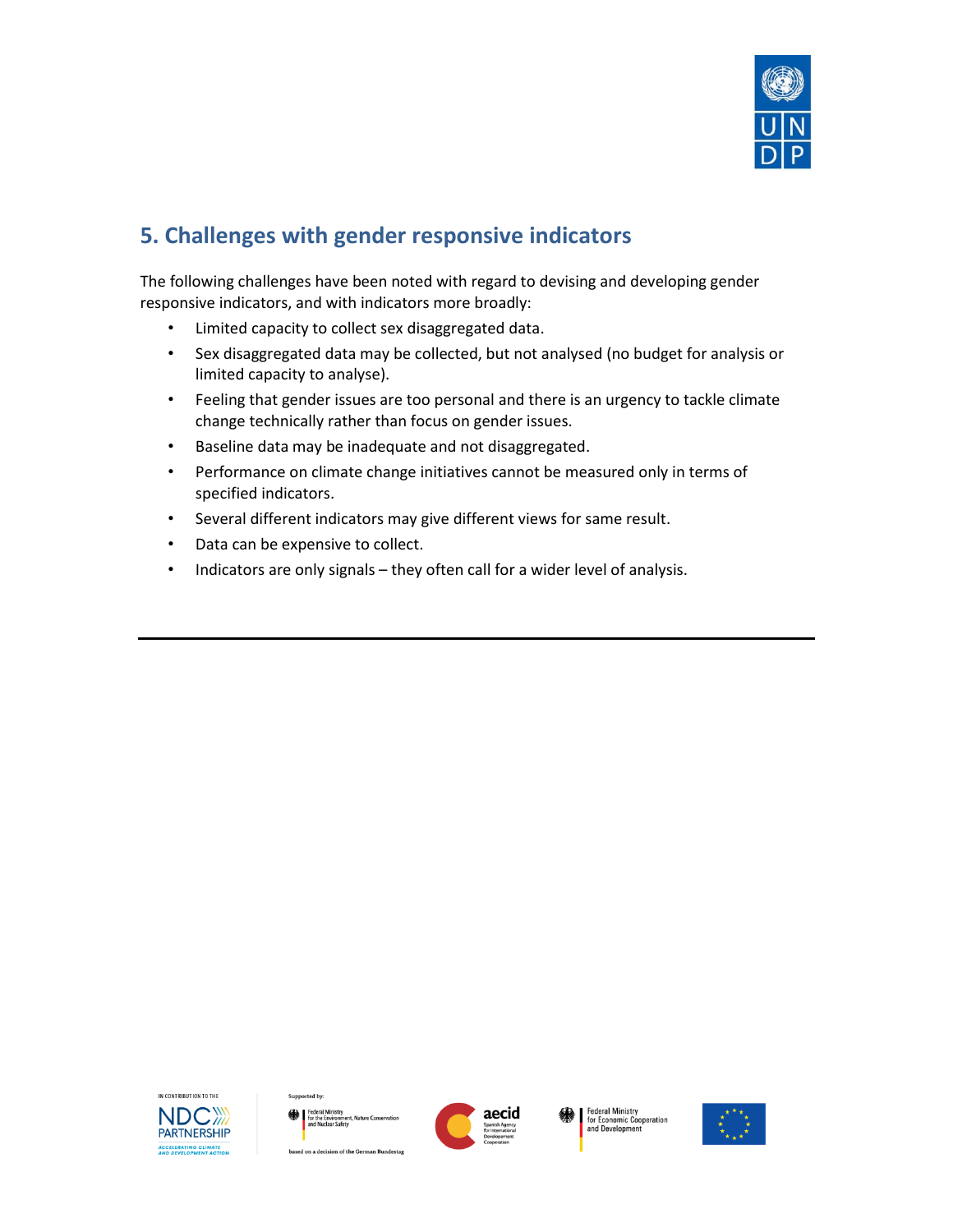

# **Part B: Sectoral Examples**

The following section presents examples of projects in different sectors (energy, transport, forestry, agriculture, water and climate weather information), with some typical sample indicators for those sectors. These are followed by other options for gender responsive indicators.

### **Energy**

#### **Indicative Project 1**

The project will assess the availability of finance for investment in renewable energy projects, specifically financial institutions providing financing for renewable energy technologies and types of technologies supported.

#### **Sample indicator 1**

• Amount of capital of financial incentives and grants provided for energy efficiency. This indicator will be broken down by sector, institution offering the grant / incentive, industry and consumers.

#### **Another indicator option**

• The proportion of financial incentives and grants provided for energy efficiency and renewable energy, including credit services, that are accessible to both women and men

#### **Indicative Project 2**

Because more than 70 percent of harvested wood is used for cooking in xxx region, this project aims to promote energy-efficient cooking methods and raise public awareness on sustainable use of natural resources and environmental protection. The project will source and promote energy-efficient cook stoves that use around 60 percent less energy.

#### **Sample indicator 2**

• Number of efficient stoves delivered that reduces energy by 60 percent.









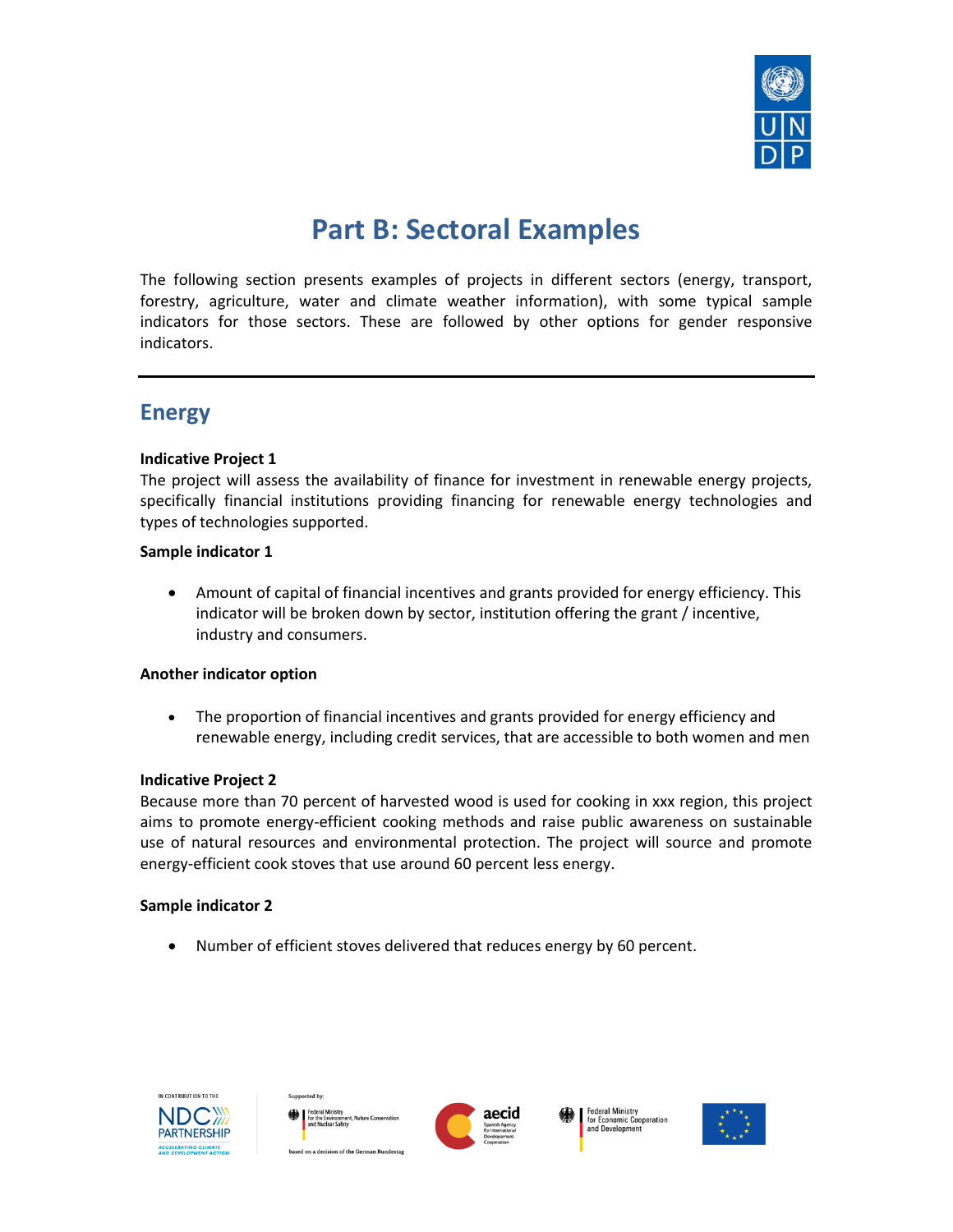

#### **Other options for indicators**

- Increase in awareness of energy efficient stoves among rural households in xx district xx region on a scale of 1-5.
- Number of efficient stoves used (rather than distributed) by sex.
- The changes in the labour burden of women and men (e.g. number of persons reporting a significant reduction in the time spent for collecting fuel).
- Perception of women with regard to efficiency stoves, rated on a scale.
- Number of women and men in key decision-making positions within the energy efficiency stove project and number of women and men in key decision-making positions for any project committees at district level.

### **Transport**

#### **Indicative Project**

The transport sector is recognized as an important sector that needs to reduce its carbon footprint. The Ministry has recognized the need for improved transport data collection. To ensure that data is consistent and covers all transport sub-sectors required for successful modelling, periodic and recurring data collection processes have to be established. It is also recognized that the ministry should regularly and consistently archive and update target data.

#### **Sample indicators**

- Per capita fuel consumption vehicle miles per person per day.
- Percentage use of public transport in municipalities.

#### **Other options for indicators**

- Male and female usage of public transport in the municipalities.
- Cost of public transport for male and females as a percentage of average income.
- The perception of both women and men on the use of public transport in municipalities ranked on a scale of 1-5.

### **Forestry**

#### **Indicative project**

A large-scale review of licensing, and permits awarding in the forestry sector is required in xxx country leading to measures to encourage reforestation.





ted by



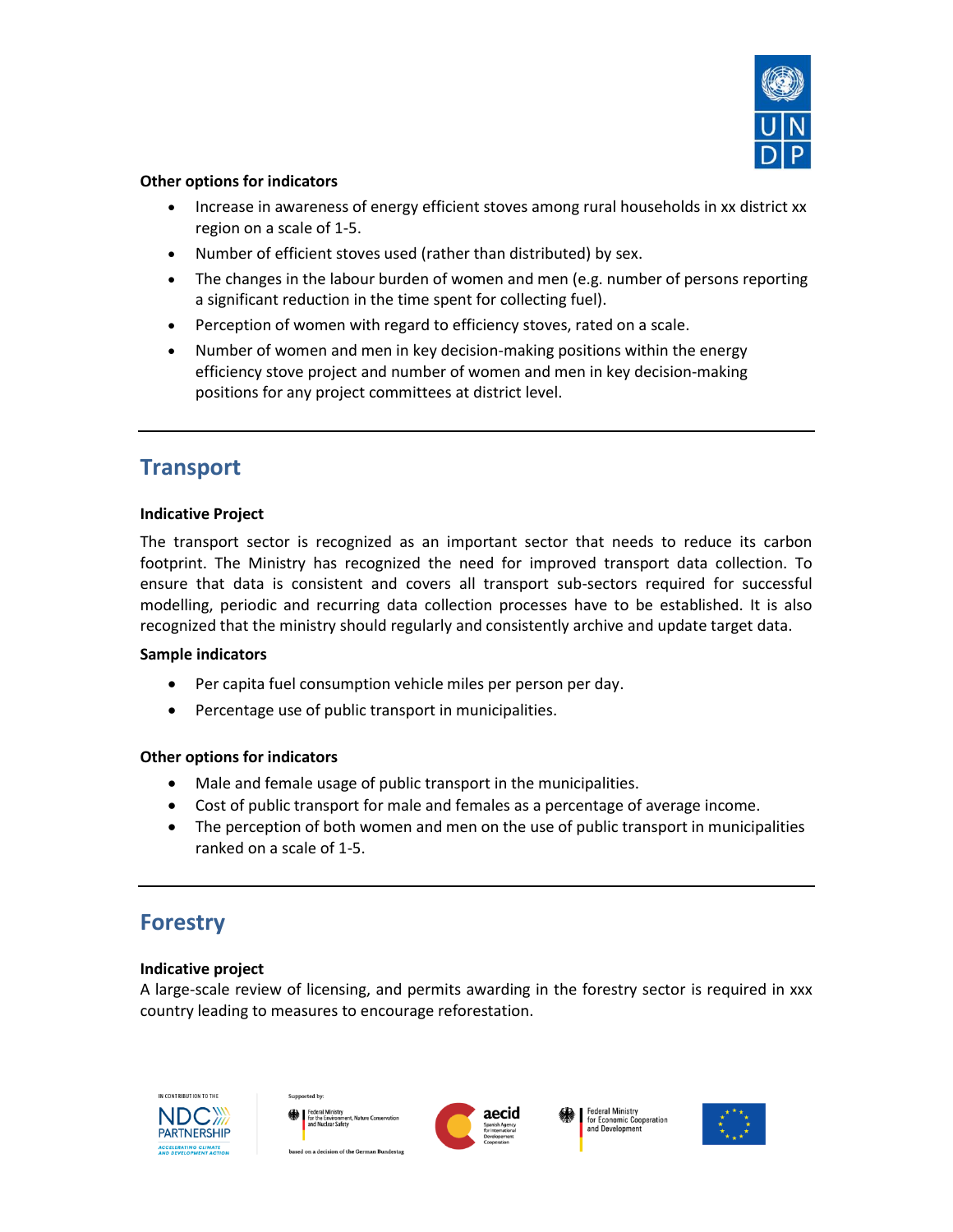

#### **Sample indicators (per annum)**

- Number of certificates issued to allow reforestation in designated sites.
- Number of agreements signed with nurseries to provide seedlings for certified saplings.
- Number of jobs created per annum in the forestry sector.
- Number of hectares of forest under community-based protection.

#### **Other options for indicators**

- Number of jobs created per annum by sex.
- Number of certificates issued to allow reforestation in designated sites by sex or type of household.
- The proportion of women and men who perceive that the issuing of certificates to allow reforestation in designated sites is effective increased from 30 % to 50 % over two years.
- The perceptions of women and men of the impacts of having forests under protection.
- The number of women in leadership and decision-making roles or positions in the community where forests are under community-based protection.
- The number of people in the community participating in nurseries to provide seedlings for certified saplings as a result of the project, with the numbers disaggregated by sex.
- The ability (and techniques used) of communities in the designated sites to moderate and prevent conflict amongst each other.

# **Agriculture**

#### **Indicative Project**

Conservation agriculture (CA) has been proposed for smallholder farmers in xxx region for more sustainable agricultural production. CA combines the following principles: (1) reduction in tillage, (2) retention of adequate levels of crop residues and soil surface cover, (3) use of crop rotations. These are applicable across a range of crop production systems. CA is viewed as a means to mitigate and adapt to climate change. This project expects to scale out modified community-based CA in 80 districts through workshops and training.

#### **Sample indicators (per annum)**

- Number of districts practicing conservation agriculture.
- Percentage of area of crops planted using CA.
- Percentage increase in crop production from conservation agriculture.
- Percentage of women applying CA practices learnt in project-sponsored workshops.



based on a decision of the German Bundestas



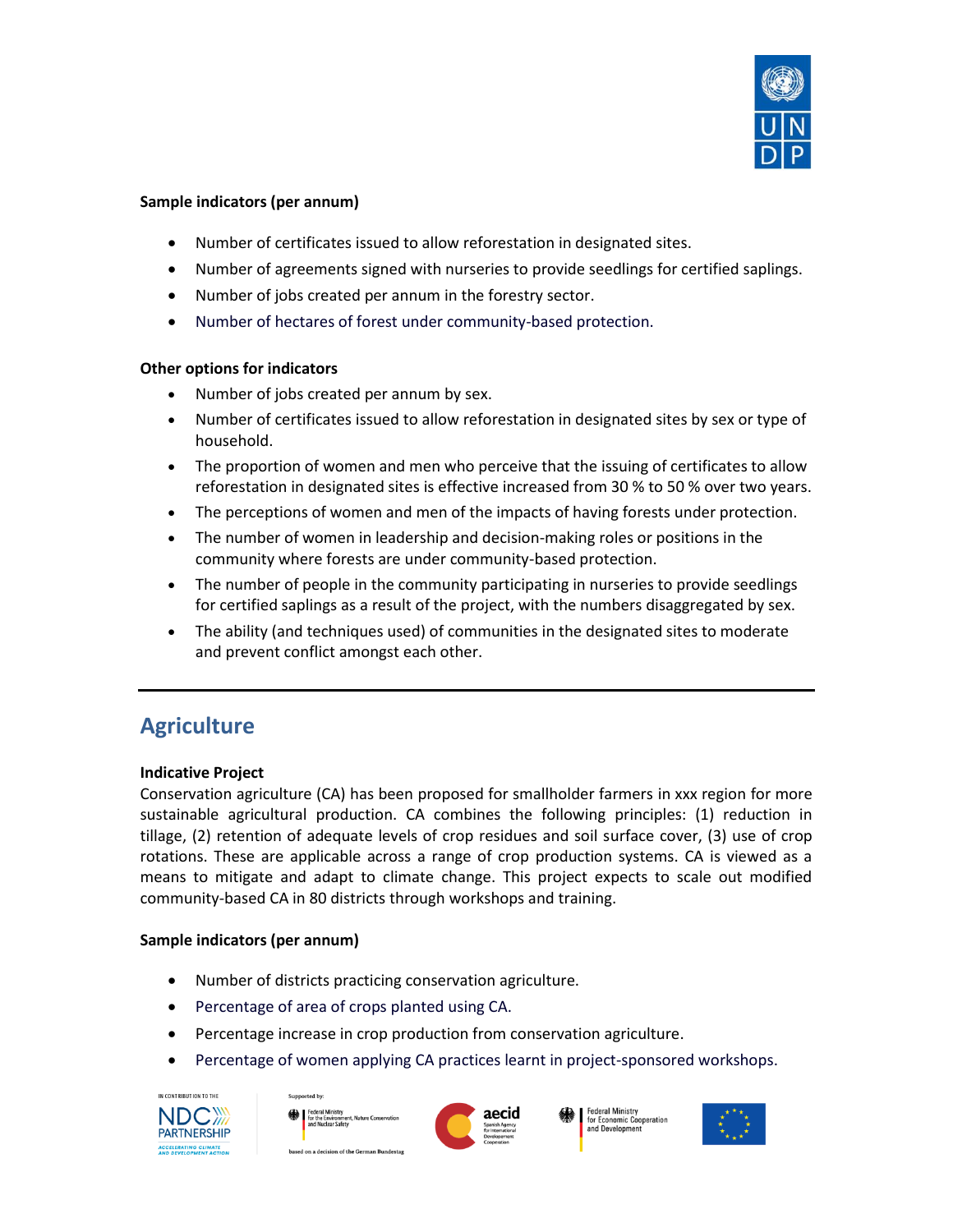

#### **Other options for indicators<sup>1</sup>**

- Perceptions of women and men on the effectiveness of conservation agriculture and the benefits that would accrue from its adoption.
- The rate of participation of men and women per district engaging in conservation agriculture over time and rates of dis-adaption.
- Percentage change in crop yield per hectare and year as result of conservation agriculture with figures disaggregated by female-headed households and male-headed households.
- Number of work hour increases or decreases for particular crop activities as a result of project training activities to scale out modified community-based conservation agriculture.

### **Water**

#### **Indicative project**

The project aims to improve access to water for 40 percent of the population living in drought prone and climate change risk areas (10 districts).

#### **Sample indicator (per annum)**

• Percentage of population in climate change risk areas with better access to water.

#### **Other options for indicators**

- The number of individuals participating in functional water associations as a result of the project, with the numbers disaggregated by sex
- The changes in the labour burden of women and men as a result of project activities (e.g. number of persons reporting a reduction in the time spent for collecting waterhours per day).
- The extent to which senior officials take responsibility for monitoring gender access to water in drought prone and climate change risk areas (ranked from: completely; to a limited extent or not at all).

<sup>1</sup> See also FAO http://www.fao.org/climate-smart-agriculture-sourcebook/enabling-frameworks/module-c6 gender/chapter-c6-5/en/



 $\overline{a}$ 



based on a decision of the German Bundesta